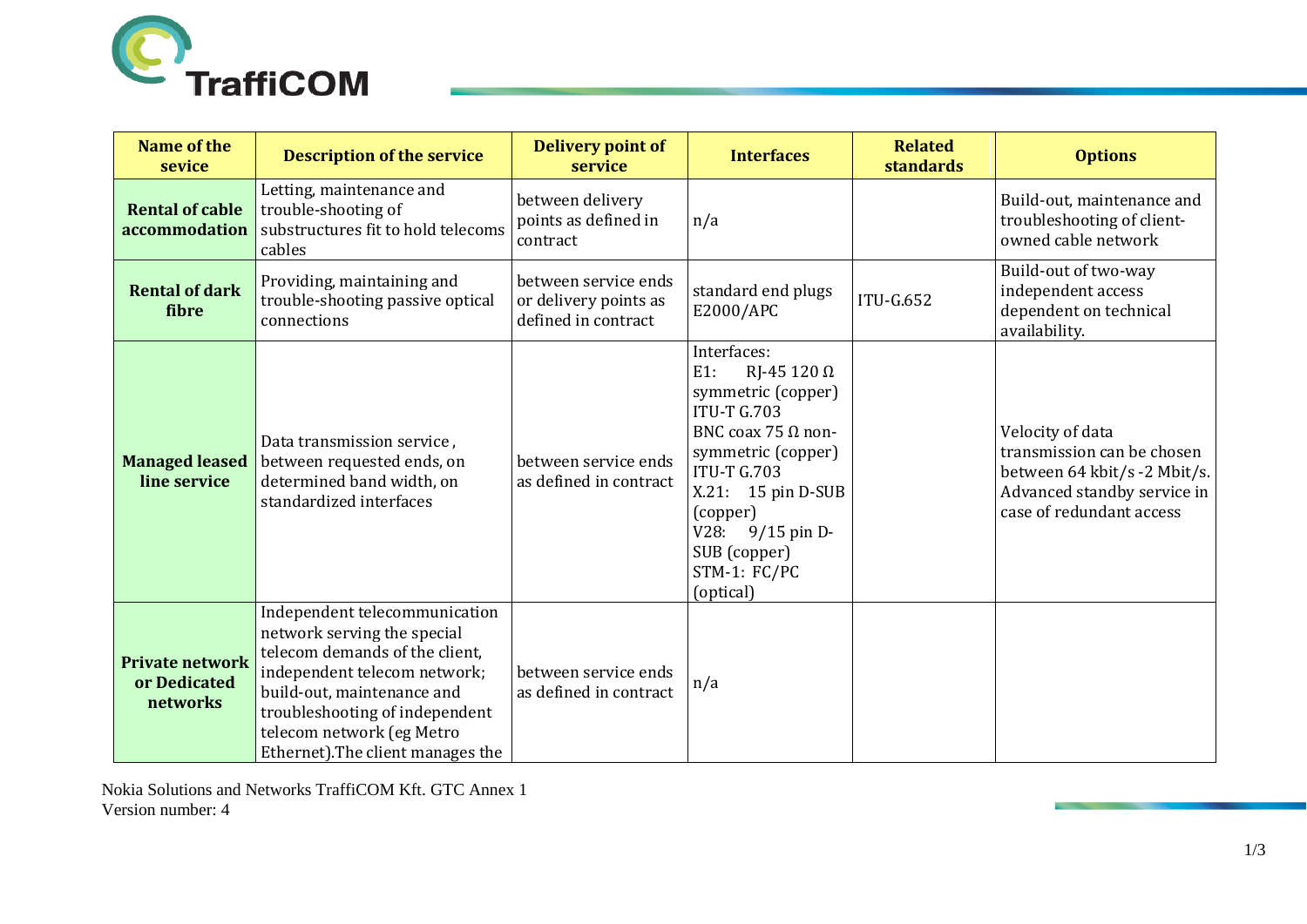

| <b>Name of the</b><br>sevice                 | <b>Description of the service</b>                                                                                                                                                                                                                                                                                                                                | <b>Delivery point of</b><br>service                                                                                                                                                                   | <b>Interfaces</b>                                                                                                                                                                                                                                                     | <b>Related</b><br><b>standards</b>                                                                                              | <b>Options</b>                                                                                                                |
|----------------------------------------------|------------------------------------------------------------------------------------------------------------------------------------------------------------------------------------------------------------------------------------------------------------------------------------------------------------------------------------------------------------------|-------------------------------------------------------------------------------------------------------------------------------------------------------------------------------------------------------|-----------------------------------------------------------------------------------------------------------------------------------------------------------------------------------------------------------------------------------------------------------------------|---------------------------------------------------------------------------------------------------------------------------------|-------------------------------------------------------------------------------------------------------------------------------|
|                                              | resources of the network, we<br>provide a network monitoring<br>terminal upon request.                                                                                                                                                                                                                                                                           |                                                                                                                                                                                                       |                                                                                                                                                                                                                                                                       |                                                                                                                                 |                                                                                                                               |
| Telecommuni-<br>cation<br><b>Outsourcing</b> | Operating the client-owned or<br>rented telecom equipment or<br>infrastructure.                                                                                                                                                                                                                                                                                  |                                                                                                                                                                                                       | n/a                                                                                                                                                                                                                                                                   |                                                                                                                                 |                                                                                                                               |
| <b>Broadband</b><br>service                  | Providing virtual private<br>network service on L2 Metro<br>Ethernet based data<br>transmission network<br>Service classes:<br>· Delay sensitive: video or VoIP<br>real time connection of<br>guaranteed brand width<br>· Business critical: connection of<br>Guaranteed/Non-guaranteed<br>brand width<br>• Normal: connection of non-<br>guaranteed brand width | Providing (E-Line)<br>point-to-point<br>between two plants,<br>(E-LAN) point-to-<br>multipoint /<br>multipoint-to-<br>multipoint among<br>more than two plant<br>through Carrier<br>Ethernet network. | Client interfaces:<br>10/100/1000 BaseT<br>$(RJ-45)$ , 100/1000<br>BaseX (SFP)<br>guaranteed<br>symmetric band<br>widths:<br>$5-5$ Mbit/s<br>10-10 Mbit/s<br>50-50 Mbit/s<br>100-100 Mbit/s<br>250-250 Mbit/s<br>500-500 Mbit/s<br>750-750 Mbit/s<br>1000-1000 Mbit/s |                                                                                                                                 | Advanced standby service                                                                                                      |
| <b>WIFI</b> broadband<br>service             | Non-public, wireless WiFi<br>broadband (WLAN) service                                                                                                                                                                                                                                                                                                            | At or within the<br>client's plant or plants                                                                                                                                                          |                                                                                                                                                                                                                                                                       | <b>IEEE</b><br>802.11a/b/g/n<br>•Supported<br>encryption<br>standards:<br>WEP, WPA<br>(TKIP), WPA2<br>(AES), 802.11i,<br>802.1X | Bandwidths/Circulation<br>data<br>Interfaces<br>SLA's/Availability/Technica<br>I quality requirements<br>Protection solutions |

Nokia Solutions and Networks TraffiCOM Kft. GTC Annex 1 Version number: 4